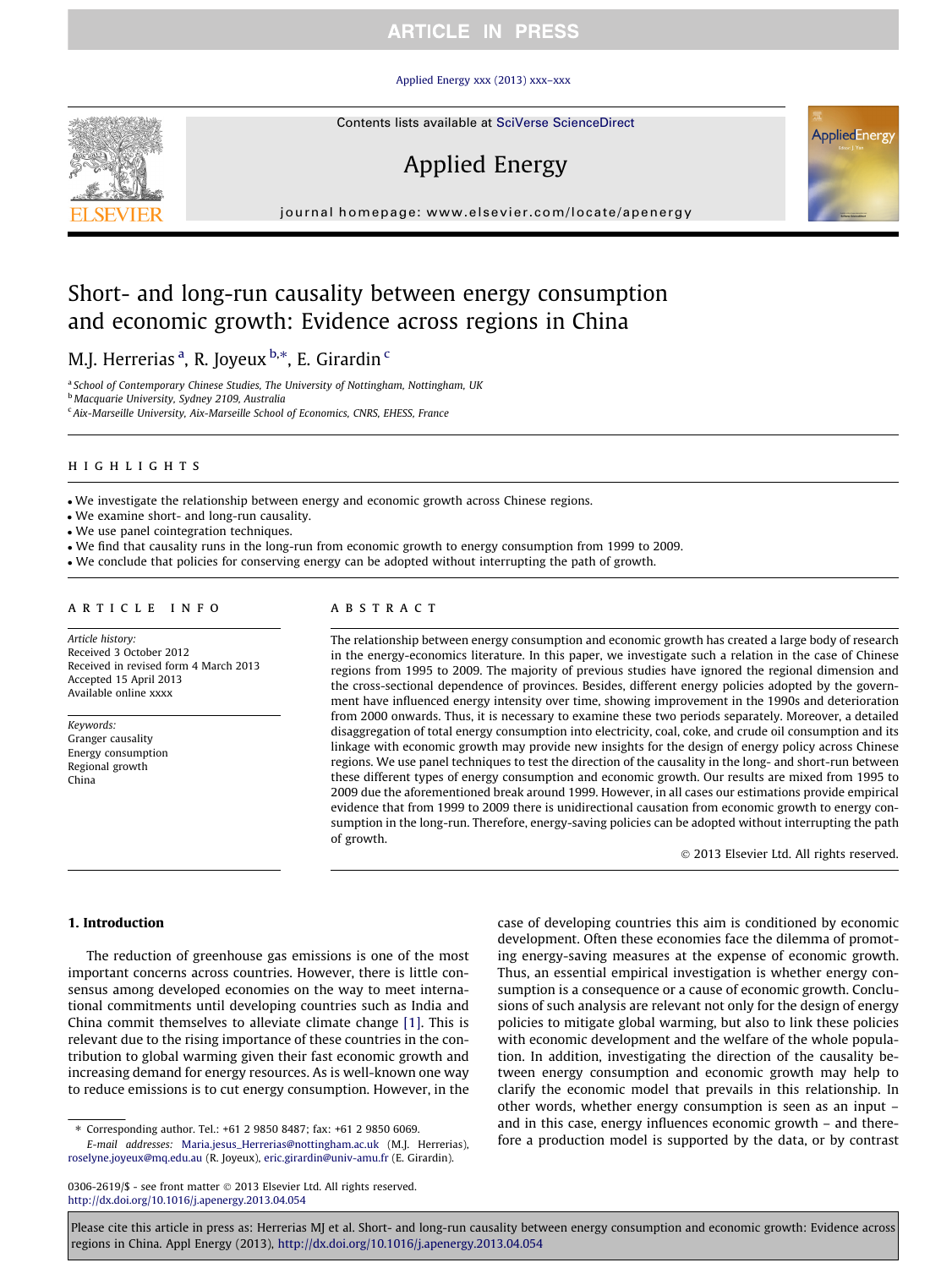### **ARTICLE IN PRESS**

2 M.J. Herrerias et al. / Applied Energy xxx (2013) xxx–xxx



is considered a good – and economic growth causes energy consumption following a demand model.

Among developing countries, China is probably one of the most interesting cases for several reasons. First, the Chinese economy has undergone an exceptional performance over the past three decades switching from a central planned to a more market-oriented economy. Besides, by the year 2009 this country became the most important consumer and producer of energy in the world overtaking the United States. However, even the largest power producer, China, was pursed to participate in the international market to import energy from the mid-1990s onwards as seen in Fig. 1. Given its sheer size, any domestic shock not only affects its economy, but also international markets. The Chinese government, aware of how essential is energy consumption for its economy and of its role in generating environmental damage, established in the mid-nineties a series of measures to cut energy consumption. As shown in Fig. 2, energy consumption remained steady between 1995 and 2000, leading to physical shortages of electricity in the first half of the 2000s  $[2]$ .<sup>1</sup> Energy consumption increased rapidly thereafter. The current trend of China in terms of increasing energy consumption and carbon dioxide emissions, growing on average around 10% per year, makes necessary corrective actions to protect the environment. The Eleventh Five-year plan aimed at achieving energy and environmental goals, but such targets were not met.

Analyzing the economy as a whole may provide interesting insights on the current debate concerning the relationship between energy consumption and economic growth. However, this economy has singular characteristics that makes imperative to investigate that nexus across regions. First, preferential policies have encouraged economic growth in coastal areas at the expense of the central and western ones, creating a significant unbalanced growth with a high degree of inequalities.<sup>2</sup>

In addition, energy resources are unevenly distributed across the vast territory. Coal, the most important source of energy, is mainly produced in Shanxi and Inner Mongolia, while the generation of electricity is located in the South, Sichuan and its neighbors, and crude oil is mainly concentrated in the North-Western provinces. This dispersion of energy resources forced the government to put as first priority the guarantee of energy supply to meet a growing demand for energy, especially in the Eastern regions that require large amounts of energy linked to economic growth. In a second stage, the increasing level of pollution in both producing and consuming regions and the growing demand for energy have revealed that active environmental policies also need to be implemented. Thus, the agglomeration of economic activities around the coast and the unbalanced growth between regions with this



Fig. 1. Energy imports, China. Source: World Bank and own elaboration. Fig. 2. Energy use (right) and GDP (left). Source: World Bank and own elaboration.

marked heterogeneity justify the need to analyze the causal relationship between energy consumption and growth at the regional level. Although we do not have enough time series observations to study each region individually or to break up our regional panel in sub panels, we use panel techniques, which allow as much heterogeneity as possible. Longer time series would be necessary to establish the target of regional energy conservation for environment protection or promotion of regional development.

To the best of our knowledge the majority of previous works examine the causal relationship at the national level, generating biases through aggregation and yielding contradictory results ([\[7,8\]](#page--1-0)). Only a few studies investigate this issue across Chinese regions following [\[9\]](#page--1-0)s lead work. Thus, over the 1985–2008 period [\[10\]](#page--1-0) find bidirectional causality between coal consumption and GDP growth, while, by using panel cointegration techniques, [\[11\]](#page--1-0) document a bidirectional causal relationship between energy consumption and economic growth from 1995 to 2007, and [\[12\]](#page--1-0) apply short-run panel causality tests to study the relationship between energy consumption and GDP over the 1986–2008 period. This paper is based on the same approach but differs from the previous ones in many significant ways.

First, we use panel cointegration techniques to study the Chinese regions. We consider that this methodology is appropriate since as pointed out by [\[13\]](#page--1-0) short-time spans will weaken the power of unit root, cointegration and causality tests in time series data, thereby giving rise to distorted and mixed results. The use of panel data with a higher number of observations may overcome this problem, see [\[14\].](#page--1-0) Besides, previous work assumes that cross-sectional units are independently distributed. This assumption is rather restrictive and is likely to be violated for the GDP variable in regional panels. Following [\[15,16\]](#page--1-0), we relax this hypothesis by the introduction of the cross-sectional dependence across different regions in China, when unit root and cointegration tests are carried out respectively. This provides more reliable tests on the nature of the relationship between energy consumption and economic growth.

Second, we follow Canning and Pedroni's approach [\[17\]](#page--1-0) to test for long-run causation in a cointegrated panel framework. Their test gives information about the incidence of a long-run effect rather than just about whether there is at least one such longrun causality in at least one region. It also allows for heterogeneity of the dynamic models for all the regions in the sample. This is important since, as pointed out in the introduction, the regions included in our study are very diverse. Furthermore, we estimate the long-run elasticities using group-mean Panel Dynamic Ordinary Least Squares (Panel DOLS) proposed by [\[18\].](#page--1-0)

Third, we test the short-run causality in the panel following [\[19\]](#page--1-0), which takes into account the heterogeneity of the causal relationships and the heterogeneity of the data generating process.

 $\frac{1}{1}$  See [\[3,4\]](#page--1-0). <sup>2</sup> See [\[5,6\]](#page--1-0).